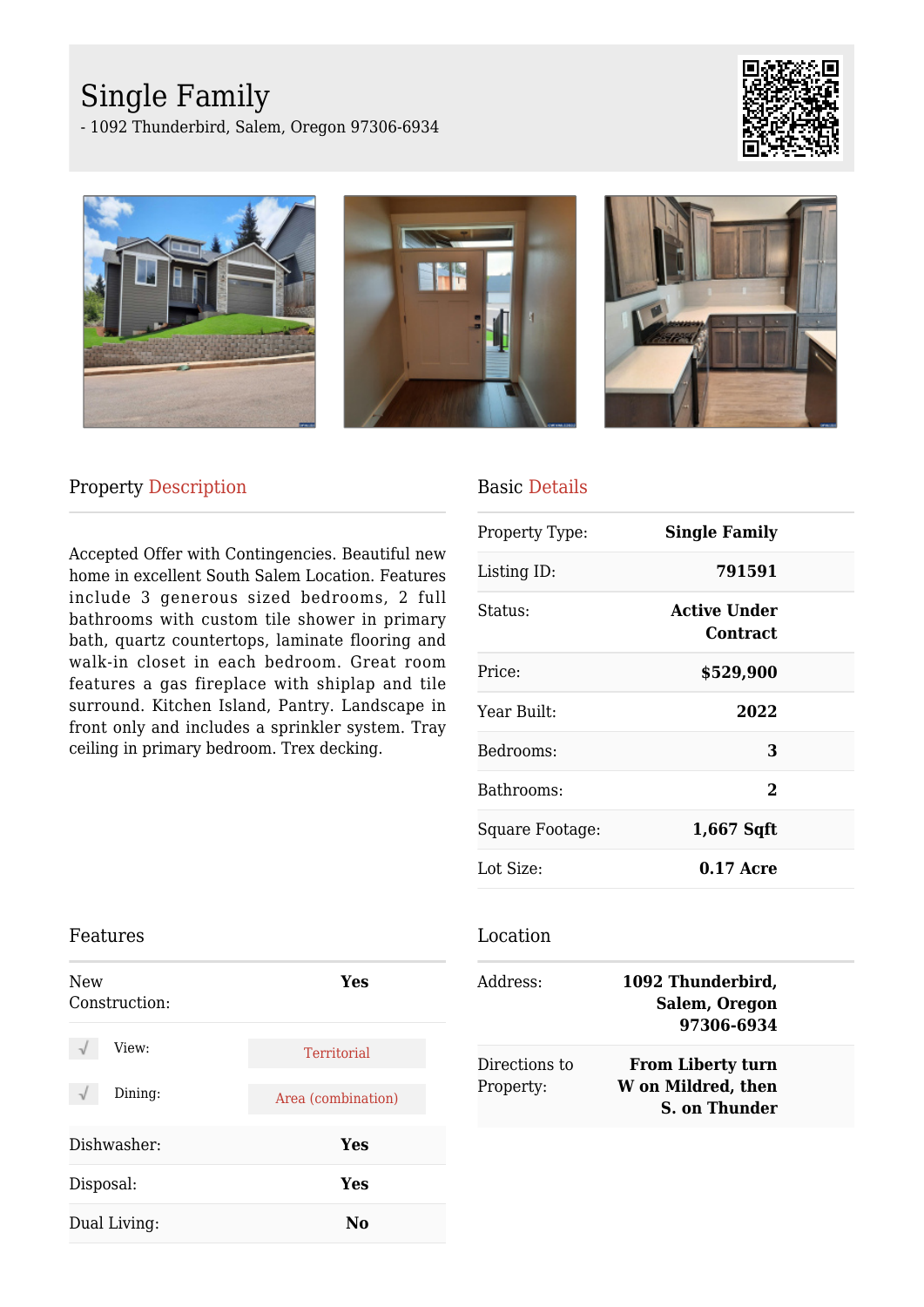|                                               | Fireplace:                          | Living Room, Gas       |  |  |
|-----------------------------------------------|-------------------------------------|------------------------|--|--|
|                                               | Flooring:                           | Carpet, Laminate, Tile |  |  |
|                                               | Heating/Cooling:                    | Gas, Forced Air        |  |  |
|                                               | Water Heater:                       | Gas                    |  |  |
|                                               | High Speed Comm:                    | Available              |  |  |
| Range Facility:<br><b>Gas, range Included</b> |                                     |                        |  |  |
|                                               | Security System:                    | No                     |  |  |
|                                               | Home Style:                         | 1 Story                |  |  |
|                                               | Garage Type:                        | Attached               |  |  |
| Garage                                        | Dimensions:                         | 20.8x21                |  |  |
|                                               | Foundation:                         | Continuous             |  |  |
|                                               | Patio:                              | <b>Deck</b>            |  |  |
|                                               | Roof:                               | Composition            |  |  |
|                                               | <b>City Sewer</b>                   |                        |  |  |
| Siding:                                       |                                     | <b>Fiber Cement</b>    |  |  |
|                                               | Siding Style:                       | Lap, Board & Batt      |  |  |
|                                               | Approx Lot Sqft:                    | 7,616 Sqft             |  |  |
|                                               | Landscape                           |                        |  |  |
| 55 Housing:                                   |                                     | No                     |  |  |
|                                               | Green Home:                         | No                     |  |  |
|                                               | Home Warranty:                      | No                     |  |  |
|                                               | Lot Type:                           | Irregular              |  |  |
|                                               | Master Bedroom<br>Dimensions:       | 15.9x13                |  |  |
|                                               | Bedroom 2<br>Dimensions:            | 11.7x11.2              |  |  |
|                                               | Bedroom <sub>3</sub><br>Dimensions: | 11.8x11                |  |  |
|                                               | Living Room<br>Dimensions:          | 20x18                  |  |  |
|                                               | Dining Room                         | 13x8                   |  |  |